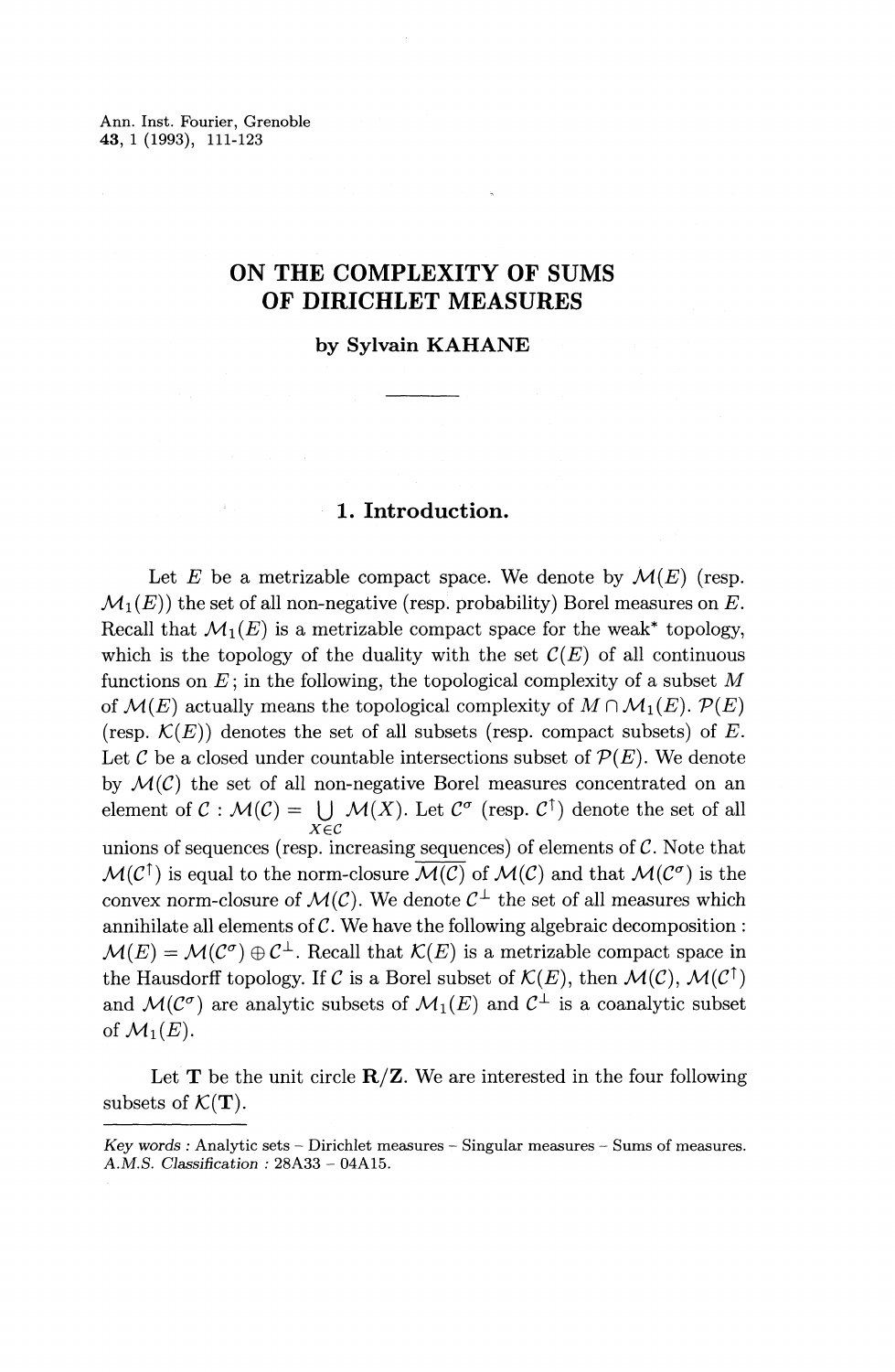### 112 SYLVAIN KAHANE

A compact subset *K* of T is a *set of type D* or a *Dirichlet set* if for all  $\varepsilon > 0$  and  $N \in \mathbb{N}$  there exists  $n \geq N$  such that  $|\sin 2\pi nx| < \varepsilon$  for all  $x\in K.$ 

A compact subset *K* of T is a set *of type H* if there exist a non empty interval *I* of **T** and a strictly increasing sequence  $(n_k)_{k \in \mathbb{N}}$  of integers such that  $n_k K \cap I = \emptyset$  for each integer k.

A compact subset *K* of T is a set *of type L* or a *lacunary set* if there exist a sequence  $\varepsilon_n \longrightarrow 0^+$ , a sequence  $\alpha_n \longrightarrow +\infty$  and for each integer *n* a finite sequence  $(I_k)$  of intervals such that  $|I_k| \leq \varepsilon_n$  for each k,  $d(I_k, I_{k'}) \ge \alpha_n \varepsilon_n$  for each  $k \ne k'$  and  $K \subseteq \bigcup I_k$ .

A compact subset  $K$  of  $T$  is a set of type  $L_0$  if there exist a sequence  $\varepsilon_n \longrightarrow 0^+, \alpha > 0$  and for each integer n a finite sequence  $(I_k)$  of intervals such that  $\left| I_k\right| \leq \varepsilon_n$  for each k,  $d(I_k,I_{k'}) \geq \alpha \varepsilon_n$  for each  $k \neq k'$  and  $K\subseteq\bigcup I_k$ .

Note that both *H* and *L* are supersets of *D* and subsets of  $L_0$ . The classes D and L are  $\mathcal{G}_{\delta}$  subsets of  $\mathcal{K}(\mathbf{T})$  and H and  $L_0$  are  $\mathcal{K}_{\sigma\delta}$  subsets [1].

A measure concentrated on a  $D^{\uparrow}$ -set is called a *Dirichlet measure*. A measure concentrated on a  $D^{\dagger}$ -set is called a *Dirich*<br>For every  $\mu \in \mathcal{M}(\mathbf{T})$  and  $n \in \mathbf{N}$ , we denote  $\hat{\mu}(n) = \int e^{2\pi i n}$  $^{ix}$  d $\mu(x)$  and  $\tilde{\mu}(n) = \int |\sin 2\pi nx| \, d\mu(x)$ . For every  $\mu \in \mathcal{M}(\mathbf{T})$ , the following conditions are equivalent :

$$
\begin{cases}\n(1) \ \mu \in \mathcal{M}(D^{\uparrow}) \\
(2) \ \limsup_{n \to \infty} |\hat{\mu}(n)| = \int d\mu \\
(3) \ \liminf_{n \to \infty} \tilde{\mu}(n) = 0.\n\end{cases}
$$

Note that  $\mathcal{M}(D^{\uparrow})$  is a norm-closed  $\mathcal{G}_{\delta}$  subset of  $\mathcal{M}_1(\mathbf{T})$ .

THEOREM 1.1. — There does not exist a Borel subset  $\mathcal{B}$  of  $\mathcal{M}_1(\mathbf{T})$ *such that*  $\mathcal{B} \cap L_0^{\perp} = \emptyset$  *and*  $\mathcal{M}(D^{\uparrow}) + \mathcal{M}(D^{\uparrow}) \subset \mathcal{B}$ .

For all  $M \subset \mathcal{M}(\mathbf{T})$  and  $n \in \mathbf{N}$ , we denote  $M^{(n)}$  the set of all sums of *n* elements of *M.*

COROLLARY 1.2. — The sets  $\mathcal{M}(\mathcal{C}^{\uparrow})^{(n)}$ ,  $\overline{\mathcal{M}(\mathcal{C}^{\uparrow})^{(n)}}$  and  $\mathcal{M}(\mathcal{C}^{\sigma})$  are *analytic non Borel for all*  $n \geq 2$  *and*  $C = D$ *, H, L or L<sub>0</sub>.* 

We obtain also the following property which has been studied successively by Host, Louveau and Parreau [3], Kechris and Lyons [3] and Kaufman [2].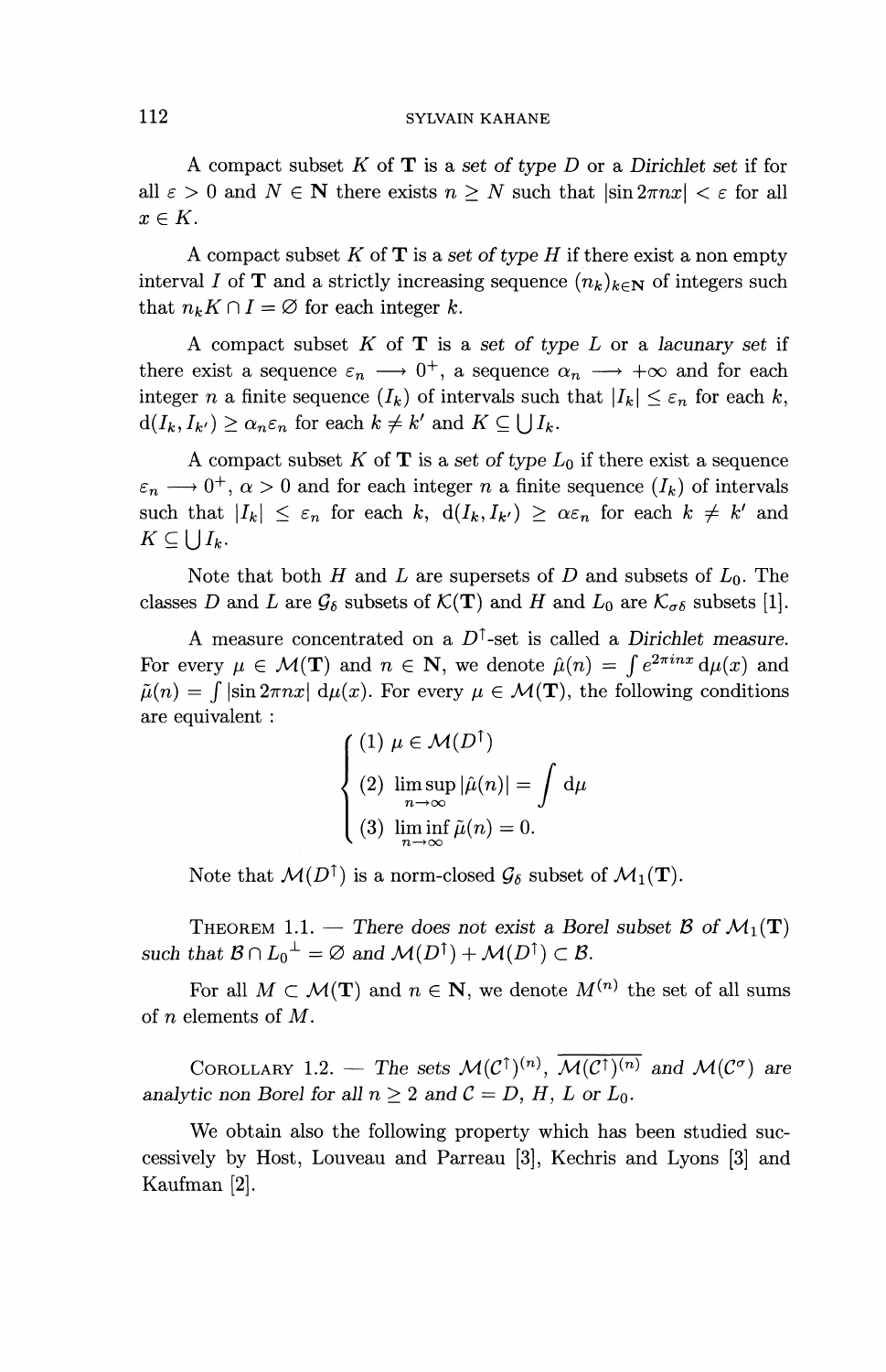COROLLARY 1.3.  $-C^{\perp}$  is a coanalytic non Borel set for  $C = D, H, L$ *or*  $L_0$ .

COROLLARY 1.4. — None *of the sets in the two previous corollaries can be pairwise separated by a Borel set.*

We prove also that the sets  $\mathcal{M}(\mathcal{C}^{\uparrow})^{(n)}$ , for  $n \geq 2$  and  $\mathcal{C} = D, H, L$  or  $L_0$ , are not norm-closed.

THEOREM 1.5. — There exists a measure in  $\overline{M(D^{\uparrow}) + M(D^{\uparrow})}$  which *is not a finite sum of measures in*  $\mathcal{M}(L_0^{\dagger})$ .

THEOREM 1.6. — For every  $n > 3$ , there exists a measure in  $M(D^{\dagger}) + M(D^{\dagger})$  which is the sum of n measures in  $M(D^{\dagger})$  and is not the *sum of n – 1 measures in*  $\mathcal{M}(L_0^{\dagger})$ .

# **2. Kaufman's reduction.**

We follow Kaufman's construction used to prove that  $H^{\perp}$  is not a Borel set  $[2]$ . Let  $N$  be the set of positive integers,  $[N]$  be the set of all infinite subsets of N,  $N^{\langle N\rangle}$  be the set of all finite sequences of positive integers and T be the set of trees on N, i.e.,  $T \subset \mathcal{P}(N^{\le N})$  and  $T \in \mathcal{T}$  if and only if all initial segments of  $s \in T$  are also in *T*. We say that  $T \in T$ is a well founded tree if *T* has no infinite branch, i.e., there does not exist  $\sigma \in \mathbb{N}^{\mathbb{N}}$  all whose initial segments belong to *T*. The set of all well founded trees is denoted by  $WF$ . Recall that  $T$  is a Polish space in the product topology on  $\mathcal{P}(N^{\leq N})$  and  $WF$  is the classical example of a coanalytic non Borel set.

We denote  $2^N$  the compact, metrizable space  $\{0, 1\}^N$ . If  $x \in 2^N$ ,  $x = (x(n))_{n \in \mathbb{N}}$  with  $x(n) = 0$  or 1. Let  $\lambda$  be the Lebesgue measure on  $2^N$ . Let  $\Sigma$  be the Polish space of all Borel sets on  $2^N$  with metric  $d(A, B) = \lambda(A \bigtriangleup B)$ , quotiented by the relation  $d(A, B) = 0$ ;  $\Sigma$  can be viewed as a closed subspace of  $L^1(2^N)$ . Consider the sets

$$
\mathcal{X} = \left\{ (A_n)_{n \in \mathbf{N}} \in \mathcal{Z}^{\mathbf{N}}; \lambda \left( \bigcap_{R} A_n \right) = 0 \text{ for all } R \in [\mathbf{N}] \right\}
$$

and

$$
\mathcal{Y} = \left\{ (A_n)_{n \in \mathbf{N}} \in \mathcal{Z}^{\mathbf{N}}; \lambda\big( (\liminf_{R} A_n) \cup \liminf_{S} A_n) \big) = 1 \right\}
$$

for some  $(R, S) \in [N]^2$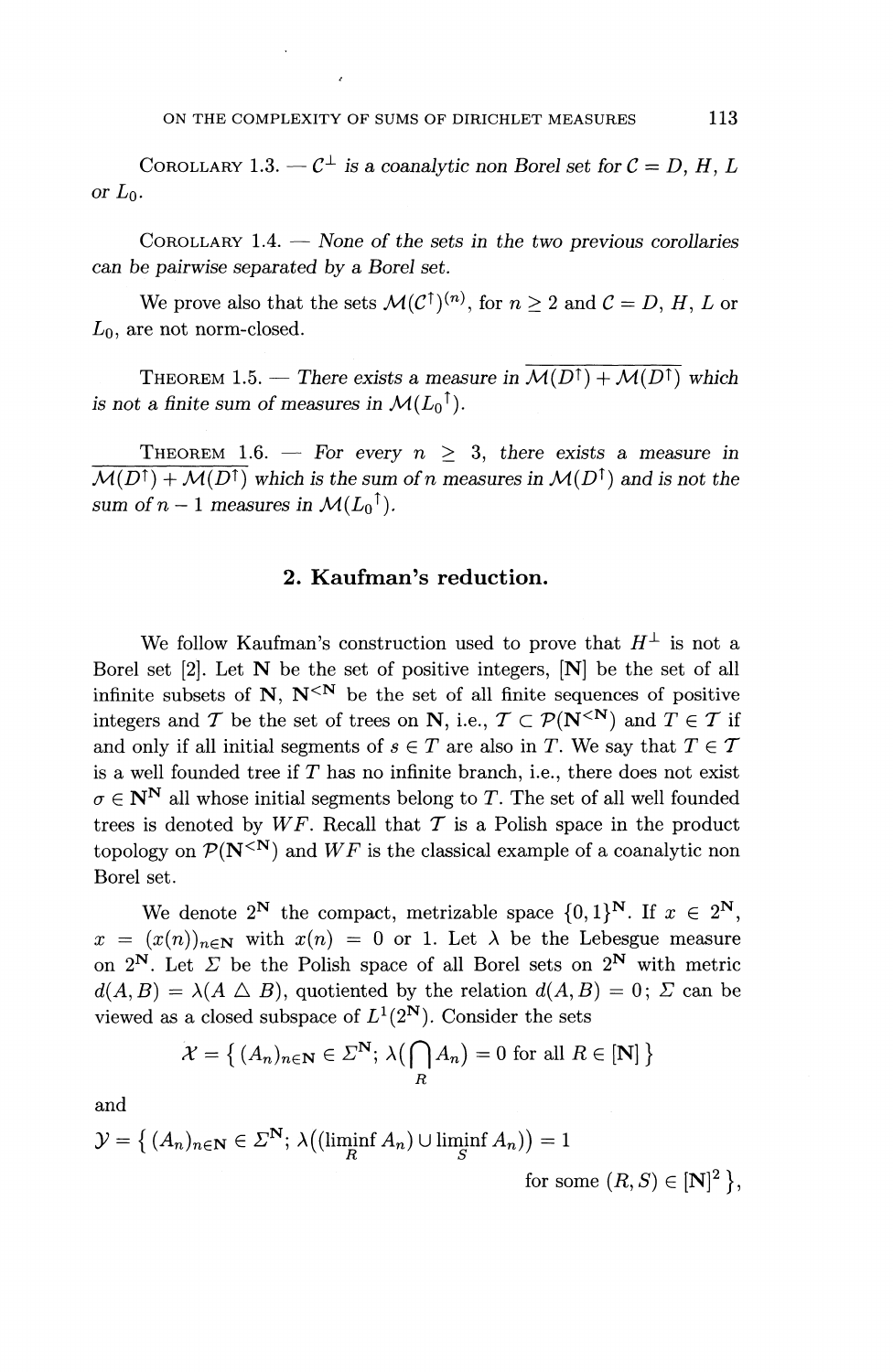where  $\liminf_{R} A_n = \bigcup_{R} \bigcap_{R} A_n$ . Note that X is a coanalytic subset  $m \in \mathbb{N}$   $n > m, n \in \mathbb{R}$ of  $\mathbb{Z}^{\mathbf{N}}$  [2] and that  $\mathcal{Y}$  is an analytic subset of  $\mathbb{Z}^{\mathbf{N}}$ .

LEMMA 2.1. — There is a continuous mapping  $\Phi$  from T to  $\mathbb{Z}^N$  such *that*  $\Phi(WF) \subset \mathcal{X}$  and  $\Phi(WF^c) \subset \mathcal{Y}$ . Therefore, there is no Borel subset B of  $\Sigma^N$  such that  $\mathcal{Y} \subset \mathcal{B}$  and  $\mathcal{X} \cap \mathcal{B} = \emptyset$ .

Proof. — **Construction of**  $\Phi$ . To each  $s \in \mathbb{N}^{\leq N}$ , we attach subsets  $E(s)$  and  $F(s)$ . Let  $\langle , \rangle$  be a one-to-one mapping from  $N^2$  to N. We define  $E(s)$  and  $F(s)$  by induction on the length  $|s|$  of *s*. Let  $E(\emptyset) = 2^N$ and  $F(\emptyset) = \emptyset$ . If  $s \in \mathbb{N}^{\leq N}$  has length  $|s| = k-1$  and  $n_k \in \mathbb{N}$ , put  $E(s^m k) = \{x \in 2^N; (x \in E(s) \text{ and } \exists i \in [kn_k, k(n_k+1)], x() = 0\}$ or  $(x \in F(s)$  and  $\forall i \in [kn_k, k(n_k + 1)], x() = 1$ 

and

$$
F(s^n_k) = \{ x \in 2^N; (x \in F(s) \text{ and } \exists i \in [kn_k, k(n_k+1)], x() = 0 \}
$$
  
or  $(x \in E(s) \text{ and } \forall i \in [kn_k, k(n_k+1)], x() = 1 \}.$ 

We have  $E((n_1)) = \{x \in 2^N; x(<1,n_1>) = 0 \}$  and  $F((n_1)) = \{x \in$  $2^N$ ;  $x(<1, n_1>)=1$  if  $n_1 \in N$ . Note that  $E(s) = F(s)^c$  and  $\lambda(E(s)) =$  $\lambda(F(s)) = \frac{1}{s}$  for all  $s \in \mathbb{N}^{\leq N} \setminus \{\emptyset\}$ . Let  $\sigma \in \mathbb{N}^N$ . The length k initial segment of  $\sigma$  is denoted by  $\sigma_{\text{th}}$ . We have

$$
\lambda\bigg(\bigcap_{k\geq n} E(\sigma_{\lceil k})\bigg) \geq \lambda\big(E(\sigma_{\lceil n})\big) \times \prod_{k>n} (1-2^{-k})
$$

for each  $n \in \mathbb{N}$ . But  $\lim_{k \to \infty} \prod_{k=1}^{k>n} (1 - 2^{-k}) = 1$ , whence  $\lim_{n\to+\infty}\prod_{k>0}$ 

 $\lambda(\liminf E(\sigma_{\lceil k}) \cup \liminf F(\sigma_{\lceil k}) ) = 1.$ 

Let us enumerate  $\mathbf{N}^{\leq N} = \{s_n; n \in \mathbf{N}\}\$  and consider the mapping Let us enumerate  $N^{\leq N} = \{s_n; n \in N$ <br>  $\Phi: \mathcal{T} \longrightarrow \Sigma^N, T \mapsto (\Phi_n(T))$  exclude by

$$
\Phi_n(T) = \begin{cases} E(s_p) & \text{if } n = 2p \text{ and } s_p \in T, \\ F(s_p) & \text{if } n = 2p + 1 \text{ and } s_p \in T, \\ \varnothing & \text{otherwise.} \end{cases}
$$

Clearly,  $\Phi$  is continuous and  $\Phi(WF^c) \subset \mathcal{Y}$ .

To complete the proof of Lemma 2.1, it remains only to show that  $\Phi(WF) \subset \mathcal{X}$ . Let  $T \in \mathcal{T}$  such that there exists  $R \in [\mathbf{N}]$  with  $\lambda(\bigcap \Phi_n(T))$  > 0. Let us suppose that  $R \cap 2N$  is infinite (the case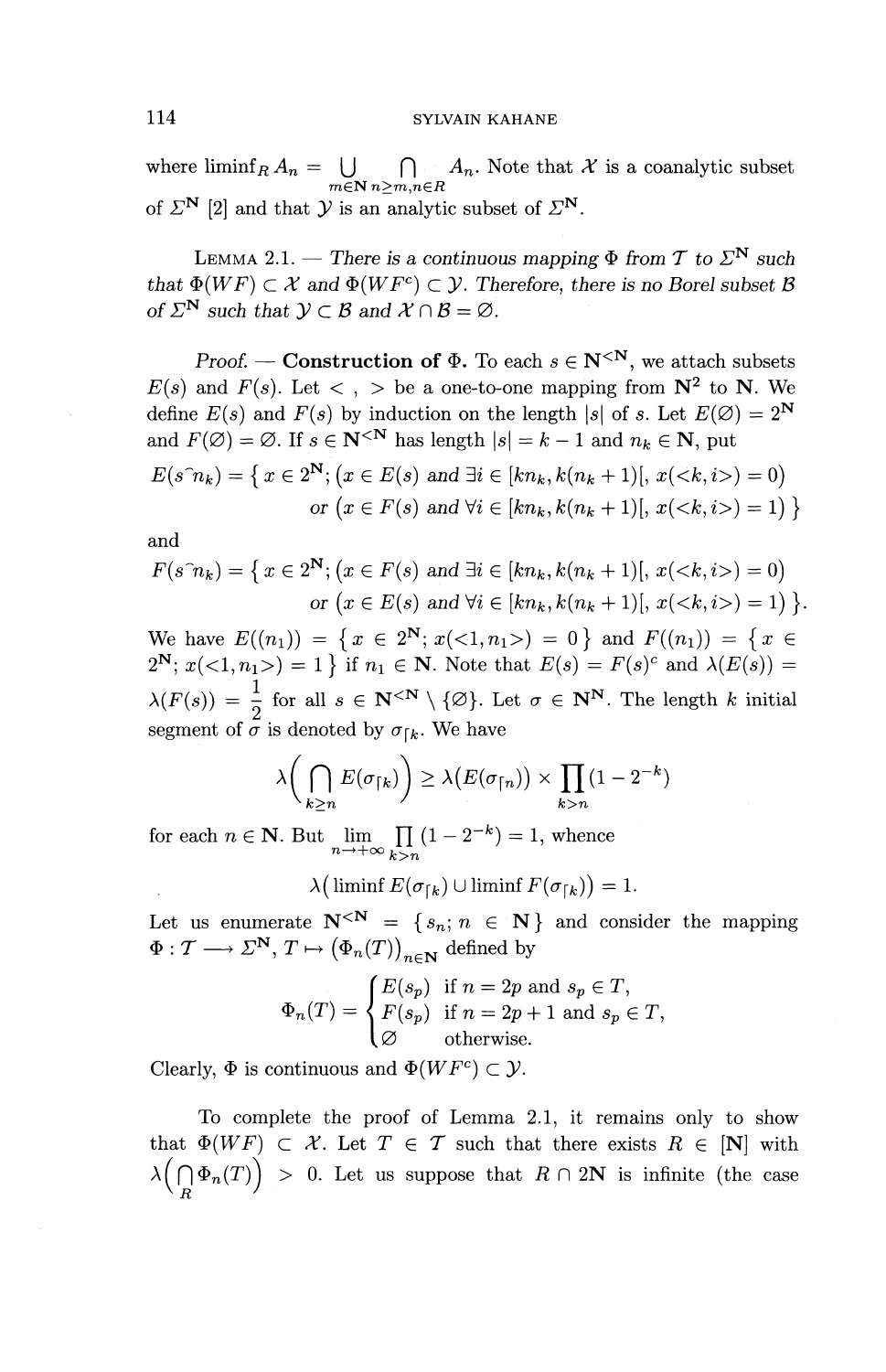$R \cap (2N + 1)$  infinite is similar). Let  $P \in [N]$  such that  $2P \subset R$ . We have  $\lambda\left(\bigcap_{p} E(s_p)\right) > 0$ . Let  $s_p = (n^p_1, n^p_2, \cdots, n^p_{|s_p|})$  for each  $p \in P$ . Let us prove that  $\{n^p, p \in P\}$  is finite for all  $k \in \mathbb{N}$ . Otherwise, there exist *k*  $\in \mathbb{N}$ ,  $s \in \mathbb{N}^{<\mathbb{N}}$  and an infinite subset *P'* of *P* such that  $s_n = s^{\gamma_n^n} t_n$  $k \in \mathbb{N}$ ,  $s \in \mathbb{N}^{\leq N}$  and an infinite subset P' of P such that  $s_p = s^{\gamma} n_k^p \hat{\tau}_t$  with  $t_p \in \mathbb{N}^{\leq N}$  for all  $p \in P'$  and  $n_k^p \neq n_k^{p'}$  for distinct p,  $p' \in P'$ . Let when  $v_p \in \mathbb{R}^r$  for all  $x \in 2^N$ , we have

$$
p \in P'. \text{ For all } x \in 2^N, \text{ we have}
$$
\n
$$
x \in E(s_p) \iff \begin{cases} \exists i \in [kn_k^p, k(n_k^p + 1)], & \text{and } \left\{ \text{ or } x \in E(s) \cap E_k(t_p) \right\} \\ x \in E(s_p) \iff \begin{cases} \forall i \in [kn_k^p, k(n_k^p + 1)], & \text{and } \left\{ \text{ or } x \in F(s) \cap F_k(t_p) \right\} \\ \forall i \in [kn_k^p, k(n_k^p + 1)], & \text{and } \left\{ \text{ or } x \in E(s) \cap F_k(t_p) \right\} \\ x < k, i > \left. \right) = 1 \end{cases}
$$

where  $E_k(t)$  and  $F_k(t)$  can be defined by induction as follows :  $E_k(\emptyset) = 2^N$  and  $F_k(\emptyset) = \emptyset$ ; if  $t \in \mathbb{N}^{N}$  has length  $|t| = j - 1$  and  $m_j \in \mathbb{N}$ , put and  $F_k(\emptyset) = \emptyset$ ; if  $t \in \mathbb{N}^{\leq N}$  has length  $|t| = j - 1$  and  $m_j \in \mathbb{N}$ , put

$$
E_k(t^m j) = \{x \in 2^N; (x \in E_k(t))
$$
  
and  $\exists i \in [(k + j)m_j, (k + j)(m_j + 1)], x() = 0\}$   
or  $(x \in F_k(t))$   
and  $\forall i \in [(k + j)m_j, (k + j)(m_j + 1)], x() = 1\}$ 

and

$$
F_k(t^m j) = \{x \in 2^N; (x \in F_k(t))
$$
  
and  $\exists i \in [(k + j)m_j, (k + j)(m_j + 1)], x() = 0\}$   
or  $(x \in E_k(t))$   
and  $\forall i \in [(k + j)m_j, (k + j)(m_j + 1)], x() = 1\}.$ 

Note that  $E_k(t) = F_k(t)^c$  for all  $t \in \mathbb{N}^{\leq N}$ . Moreover in the probability space  $(2^{\mathbf{N}}, \lambda)$ , the conditions  $\{ x \in E(s) \}, \{ \exists i \in [(k + j)m_{i}, (k + j)(m_{i} +$  $1\vert x(x+k+j,z)=0\}$  and  $\{x \in E_k(t)\}$  are independent, because the mappings  $x \mapsto x(j), j \in \mathbb{N}$ , are independent. The conditions  $\{ \exists i \in \mathbb{N} \mid j \in \mathbb{N} \}$  $[kn_k^p, k(n_k^p+1)], x() = 0$  and  $\{\exists i \in [kn_k^{p'}, k(n_k^{p'}+1)], x($ are also independent for distinct  $p, p' \in P'$ . So we can explicitely calculate  $\lambda \Big( \bigcap_{n \in I} E(s_p) \Big)$  for any finite subset *I* of *P'*. We have

$$
\lambda\Big(\bigcap_{p\in I} E(s_p)\Big) = \sum_{i=0}^{|I|} \alpha_i (2^{-k})^i (1 - 2^{-k})^{|I|-i}
$$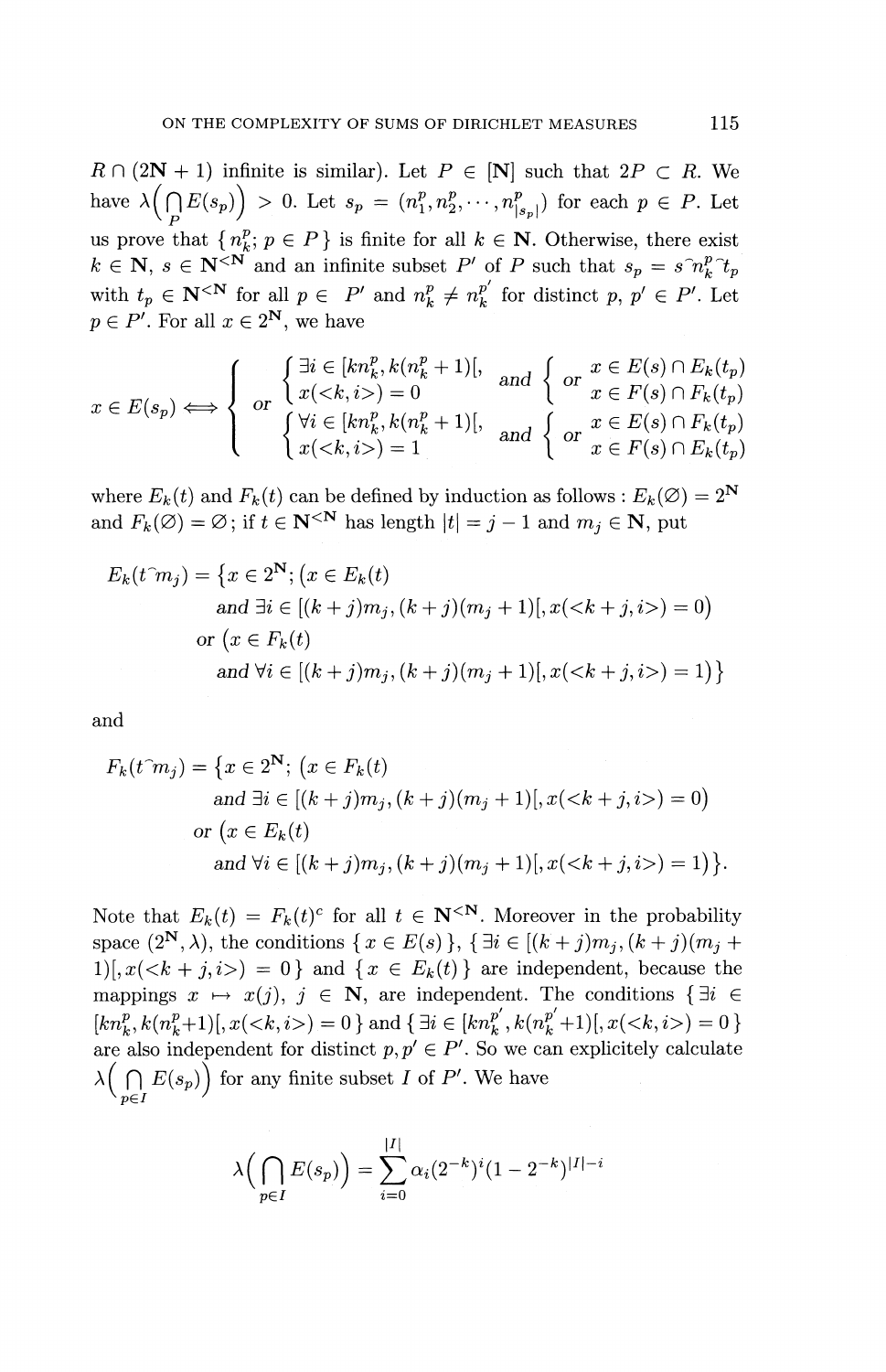where 
$$
\alpha_0 = \lambda \Big( [E(s) \cap \bigcap_{p \in I} E_k(t_p)] \cup [F(s) \cap \bigcap_{p \in I} F_k(t_p)] \Big)
$$
 and  $\alpha_i \ge 0$ ,  
\n
$$
\sum_{i=0}^{|I|} \alpha_i = 1.
$$
 So  $\alpha_0 \le \frac{1}{2}$ , whence
$$
\lambda \Big( \bigcap_{p \in I} E(s_p) \Big) \le \frac{1}{2} (1 - 2^{-k})^{|I|} + \frac{1}{2} 2^{-k} (1 - 2^{-k})^{|I|-1} = \frac{1}{2} (1 - 2^{-k})^{|I|-1}.
$$

Thus  $\lambda\Big(\bigcap_{p\in P'} E(s_p)\Big) = 0$  which is a contradiction, and proves that  ${n^p_k; p \in P}$  is finite for all  $k \in \mathbb{N}$ . So the tree  $T' = \{ s \in \mathbb{N}^{\leq N}; \exists p \in P$  $P, s$  is an initial segment of  $s_p$  } is an infinite tree (P is infinite) with finite branching, so  $T' \notin WF$ , whence  $T \notin WF$ .

# **3. The abstract case.**

We introduce a subset *I* of  $\mathcal{K}(2^N)$  which plays the role of *D* in this simpler case.

A compact subset *K* of  $2^N$  is a set of type *I* if for all  $N \in \mathbb{N}$  there exists  $n \geq N$  such that  $x(n) = 0$  for all  $x \in K$ . Note that *I* is a  $\mathcal{G}_{\delta}$  subset of  $\mathcal{K}(2^N)$ .

For each 
$$
A \in [\mathbf{N}]
$$
, put  
\n
$$
K_A = \{ x \in 2^{\mathbf{N}}; \forall n \in A, x(n) = 0 \},
$$
\n
$$
K_A^{\uparrow} = \{ x \in 2^{\mathbf{N}}; \exists m \in \mathbf{N}, \forall n \in A \cap [m, +\infty[, x(n) = 0 \}
$$

and let  $\mu_A$  be the Haar measure on the subgroup  $K_A$  of  $2^N \cong (\mathbf{Z}/2\mathbf{Z})^N$ and let  $\mu_A$  be the Haar measure on the subgroup  $K_A$  or  $Z^* \equiv (Z/Z)$ .<br>More precisely,  $\mu_A$  is the product measure  $\bigotimes_{n \in \mathbb{N}} \nu_n$  with  $\nu_n = \delta_0$  if  $n \in A$ and  $\nu_n = \frac{1}{2}(\delta_0+\delta_1)$  otherwise.

We will use the following elementary, but fundamental fact.

LEMMA 3.1. — Let A and  $B \in [N]$ . If  $B \setminus A$  is finite, then  $\mu_A(K_B^{\uparrow}) = 1$ . *If*  $B \setminus A$  *is infinite, then*  $\mu_A(K_B^{\uparrow}) = 0$ .

Note that

$$
I = \left\{ \, K \in \mathcal{K}(2^{\mathbf{N}}); \, \exists A \in [\mathbf{N}], \, K \subset K_A \, \right\}
$$

and

$$
I^{\uparrow} = \{ K \in \mathcal{K}(2^{\mathbf{N}}); \, \exists A \in [\mathbf{N}], \, K \subset K_A^{\uparrow} \}.
$$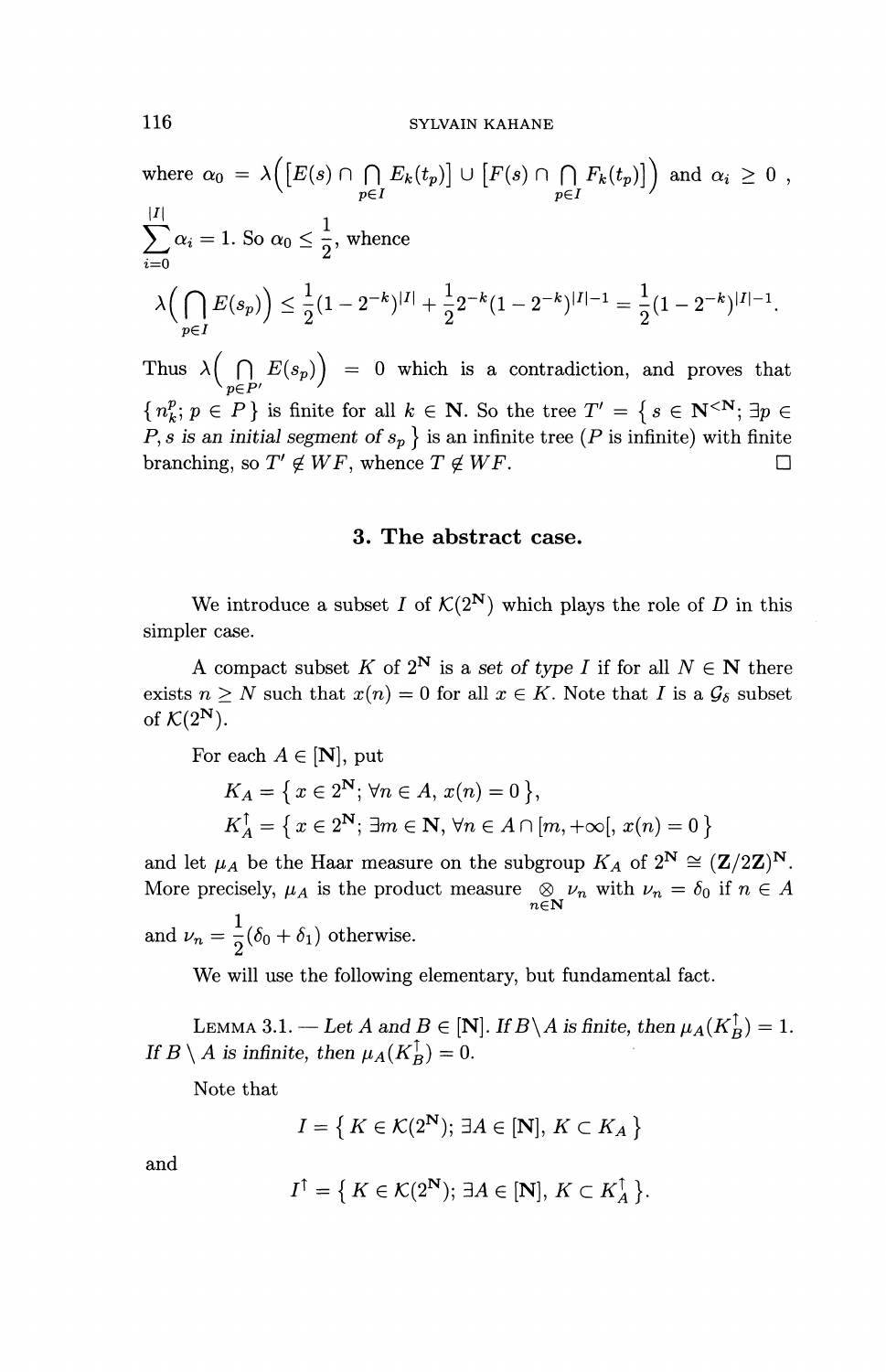Let  $\tilde{\mu}(n) = \int x(n) d\mu(x)$ . We have  $\mathcal{M}(I^{\uparrow}) = \{ \mu \in \mathcal{M}(2^{\mathbf{N}}); \liminf \tilde{\mu}(n)=0 \}$ .

Note that  $\mathcal{M}(I^{\uparrow})$  is a  $\mathcal{G}_{\delta}$  subset of  $\mathcal{M}_1(2^{\mathbf{N}})$ .

Following Kaufman's ideas [2], we assign to each sequence  $\bar{A}$  =  $(A_n)_{n\in\mathbb{N}} \in \mathbb{Z}^{\mathbb{N}}$ a mapping A from  $2^{\mathbb{N}}$  to  $\mathcal{P}(\mathbb{N})$ , defined by  $A(x) = \{n \in \mathbb{N}\}$  $\mathbf{N}; x \in A_n$ , and a measure  $\nu_{\bar{A}}$  defined by  $\nu_{\bar{A}} = \int \mu_{A(x)} d\lambda(x)$ . Let  $\Theta$  be the mapping from  $\Sigma^N$  to  $\mathcal{M}_1(2^N)$  defined by  $\Theta(\overline{A}) = \nu_{\overline{A}}$ . Note that  $\Theta$  is continuous.

LEMMA 3.2. 
$$
-\Theta(\mathcal{X}) \subset I^{\perp}
$$
 and  $\Theta(\mathcal{Y}) \subset \mathcal{M}(I^{\uparrow}) + \mathcal{M}(I^{\uparrow})$ .

*Proof. —* Using Lemma 3.1 we have

$$
\begin{aligned}\n\text{coof.} &\longrightarrow \text{Using Lemma 3.1 we have} \\
\lambda \left( \liminf_{R} A_n \right) &= \lambda \left( \left\{ x \in 2^{\mathbf{N}}; R \setminus A(x) \text{ finite } \right\} \right) = \nu_{\bar{A}} \left( K_R^{\uparrow} \right),\n\end{aligned}
$$

for all  $\overline{A} = (A_n)_{n \in \mathbb{N}} \in \mathbb{Z}^{\mathbb{N}}$  and  $R \in [\mathbb{N}]$ . This remark allows us to finish easily the proof.  $\Box$ 

We have an abstract version of Theorem 1.1.

THEOREM 3.3. — There does not exist a Borel subset B of  $\mathcal{M}_1(2^{\mathbf{N}})$ such that  $M(I^{\dagger}) + M(I^{\dagger}) \subset B$  and  $B \cap I^{\perp} = \emptyset$ .

*Proof.* — Such  $\beta$  insure  $(\Phi \circ \Theta)^{-1}(\beta) = WF^c$  and cannot be a Borel set, because  $\Phi \circ \Theta$  is continuous.

### **4. How to go from the abstract case to T.**

Every element x of **T** can be expressed in the form  $x = \sum_{n \in \mathbb{N}} x(n)2^{-n}$ with  $x(n)$  either 0 or 1, and  $x(n) = 0$  for large enough *n* if *x* is rational.

For each  $A \in [\mathbf{N}]$ , let

$$
K_A = \{ x \in \mathbf{T}; \forall n \in A, x(n) = 0 \},
$$
  

$$
K_A^{\dagger} = \{ x \in \mathbf{T}; \exists m \in \mathbf{N}, \forall n \in A \cap [m, +\infty[, x(n) = 0 \}
$$

and

$$
\mu_A = \bigotimes_{n \in \mathbf{N}} \left( \frac{1}{2} \delta_0 + \frac{1}{2} \delta_{2^{-n}} \right)
$$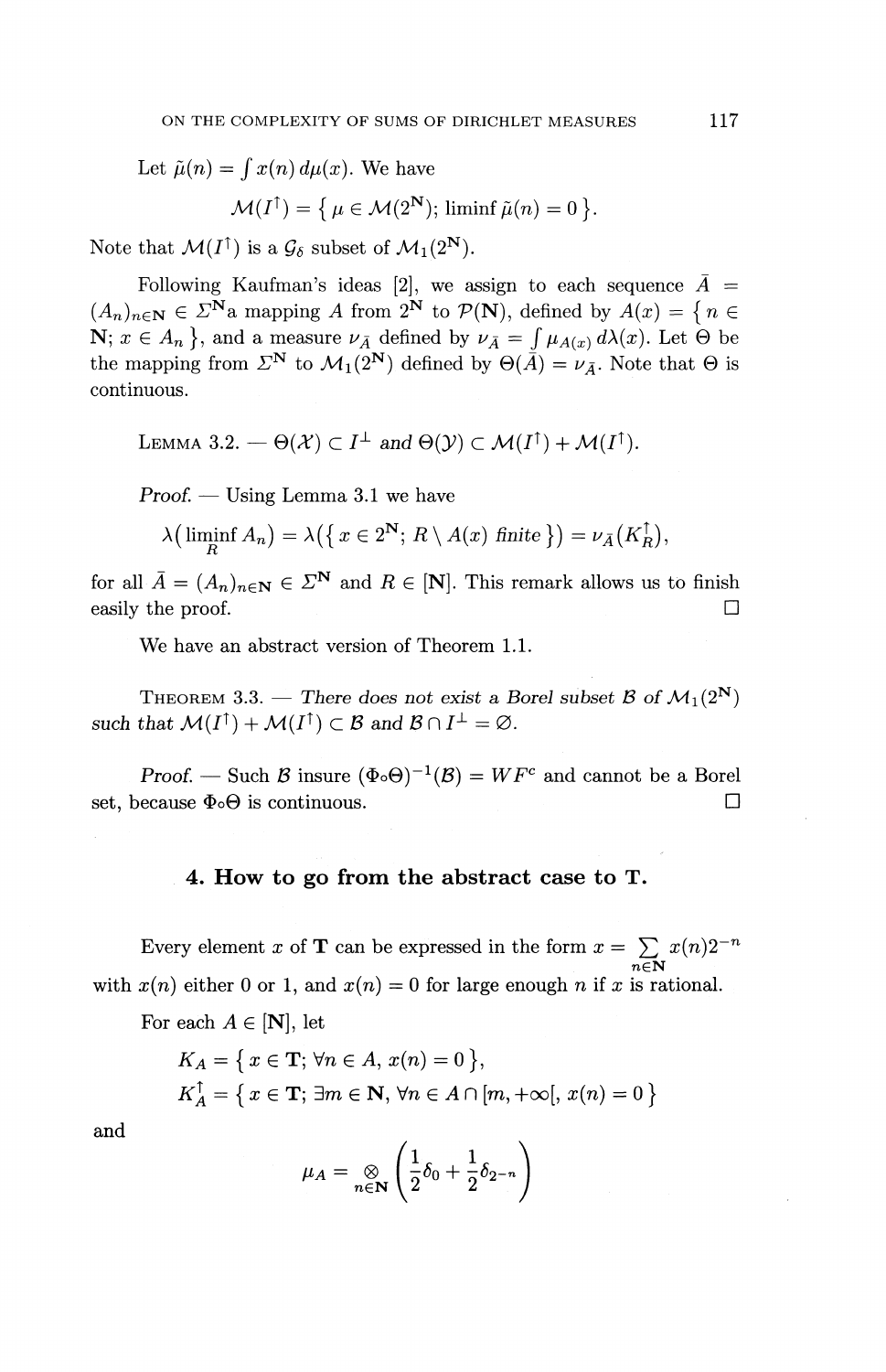#### 118 SYLVAIN KAHANE

be the canonical Bernoulli product measure concentrated on *KA-* A set A is called colacunary if for each  $n \in \mathbb{N}$ , there exists  $a \in \mathbb{N}$  such that  $[a, a + n] \subset A$ . Note that  $K_A \in D$  if A is colacunary.

Lemma 3.1 still holds with these new notations. Our next goal is to extend this property to the  $L_0$ -sets.

LEMMA 4.1. — Let  $K \in L_0$  and  $\alpha > 0$  and  $(\varepsilon_n)_{n \in \mathbb{N}}$  witnessing this. Let  $A \in [\mathbf{N}]$  and  $c = \sup(-\lfloor \log_2 \alpha \rfloor, 0) + 2$ . If  $\limsup_n d\left(\log_2 \frac{1}{\varepsilon_n}, A\right) \geq c$ , *then*  $\mu_A(K) = 0$ , where  $d(x, A) = \inf \{ |x - n|; n \in A \}$  ( $x \in \mathbb{R}$ ).

This property is derived from a result of Lyons [4] whose conclusion is much more precise, but which concerns only the case  $K \in H$  and A lacunary. The proof of Lemma 4.1 uses the following simple result ([1] Lemma 2.9).

LEMMA 4.2. — Let  $K \in L_0$  and  $\alpha > 0$  and  $\varepsilon_n \in ]0, \frac{1}{8} [$  witness this. *Let*  $m = -\lfloor \log_2 \varepsilon_n \rfloor$  and  $p = \sup(-\lfloor \log_2 \alpha \rfloor, 0)$ . For each  $(x_i)_{i \in [1,m-2]} \in$  ${0,1}^{m-2}$ , there exists  $(x_i)_{i \in [m-1,m+p+1]} \in {0,1}^{p+3}$  such that for each  $x \in \mathbf{T}$ ,

 $(\forall i \in [1, m+p+1], x(i) = x_i) \Longrightarrow x \notin K.$ 

*Proof of Lemma 4.1.* – Let  $K \in L_0$  and let  $\alpha > 0$  and  $(\varepsilon_n)_{n \in \mathbb{N}}$ witness this. Let  $p = \sup(-\lfloor \log_2 \alpha \rfloor, 0)$  and  $m_n = -\lfloor \log_2 \varepsilon_n \rfloor$  for each  $n \in \mathbb{N}$ . Without loss of generality, we can suppose that the intervals  $[m_n - 1, m_n + p + 1], n \in \mathbb{N}$ , are pairwise disjoint and disjoint from A. Let  $n \in \mathbb{N}$ . There exists, by Lemma 4.2, a mapping  $\varphi_n$  from  $\{0, 1\}^{[1, m_n - 2]}$ to  $\{0, 1\}^{[m_n-1,m_n+p+1]}$  such that the set  $B_n$  of all  $x \in \mathbf{T}$  such that

$$
\forall s \in \{0,1\}^{[1,m_n-2]} \left( s = (x(i))_{i \in [1,m_n-2]} \Longrightarrow \varphi(s) = (x(i))_{i \in [m_n-1,m_n+p+1]} \right)
$$

is disjoint from K. But  $\mu_A(B_n) = 2^{-p-3}$  and the  $B_n$ 's,  $n \in \mathbb{N}$ , are independent events in the probability space  $(\mathbf{T},\mu_A)$ , so  $\mu_A(K) \leq \mu_A(\bigcap B_n^c)$ dent events in the probability space  $(1, \mu_A)$ , so  $\mu_A(\Lambda) \le \mu_A(1 + \nu_B) - \prod \mu_A(B_n{}^c) = 0.$ 

# **5. Proof of Theorem 1.1.**

Let  $(a_k)_{k\in\mathbb{N}}$  and  $(b_k)_{k\in\mathbb{N}}$  be two sequences of positive integers such that  $\lim(b_k - a_k) = +\infty$  and  $\lim(a_{k+1} - b_k) = +\infty$ . Put  $I_k = [a_k, b_k] \subset \mathbb{N}$ .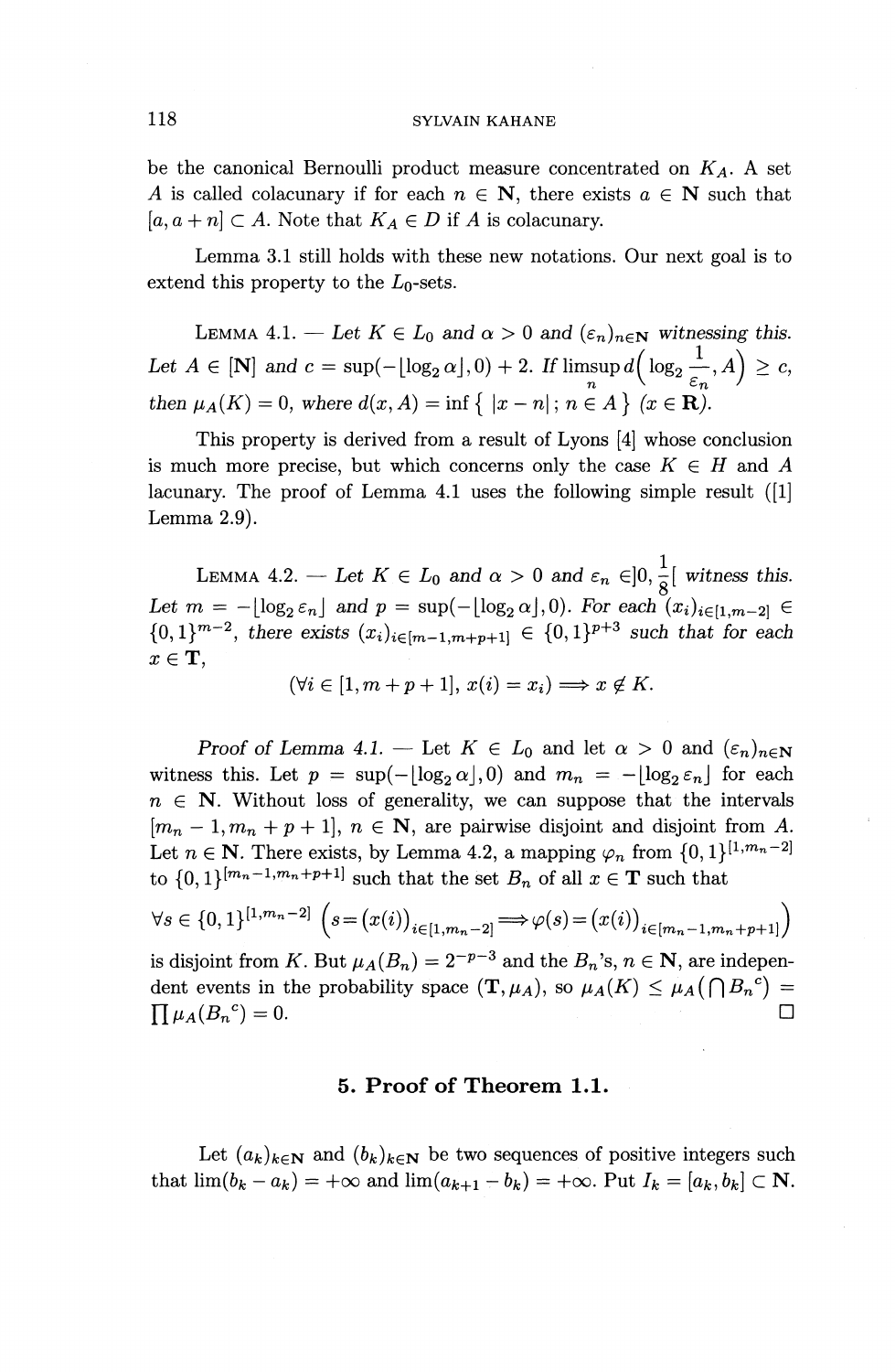For  $A \subset \mathbf{N}$ , put  $\tilde{A} = \bigcup I_k$ . Note that  $\tilde{A}$  is colacunary if and only if A is  $k\leq A$ infinite.

To each sequence  $\overline{A} = (A_n)_{n \in \mathbb{N}} \in \Sigma^{\mathbb{N}}$ , we assign a mapping A from  $2^{\mathbf{N}}$  to  $\mathcal{P}(\mathbf{N})$  defined by  $A(x) = \{n \in \mathbf{N}; x \in A_n\}$ , and next a measure  $2^N$  to  $\mathcal{P}(\mathbf{N})$  defined by  $A(x) = \{ n \in \mathbf{N}; x \in A_n \}$ , and next a measure  $\tilde{\nu}_{\bar{A}} = \int \mu_{\widetilde{A}(x)} d\lambda(x)$ . Let  $\tilde{\Theta}$  be the mapping from  $\Sigma^N$  to  $\mathcal{M}_1(\mathbf{T})$  defined by  $\tilde{\Theta}(\bar{A}) = \tilde{\nu}_{\bar{A}}$ . Note that  $\tilde{\Theta}$  is continuous.

LEMMA 5.1.  $-\tilde{\Theta}(\mathcal{X}) \subset L_0^{\perp}$  and  $\tilde{\Theta}(\mathcal{Y}) \subset \mathcal{M}(D^{\uparrow}) + \mathcal{M}(D^{\uparrow}).$ 

*Proof.* — Using Lemma 3.1, we have for each  $\overline{A} = (A_n)_{n \in \mathbb{N}} \in \mathbb{Z}^{\mathbb{N}}$ <br>ach  $R \in [\mathbb{N}],$ <br> $\lambda(\liminf_{R} A_n) = \lambda(\{x \in 2^{\mathbb{N}}; R \setminus A(x) \text{ finite}\})$ and each  $R \in [\mathbf{N}]$ ,

$$
\lambda\left(\liminf_{R} A_{n}\right) = \lambda\left(\left\{x \in 2^{\mathbf{N}}; R\setminus A(x) \text{ finite }\right\}\right)
$$

$$
= \lambda\left(\left\{x \in 2^{\mathbf{N}}; \tilde{R}\setminus \widetilde{A(x)} \text{ finite }\right\}\right)
$$

$$
= \tilde{\nu}_{\tilde{A}}\left(K_{\tilde{R}}^{\uparrow}\right).
$$

But  $K_{\tilde{B}}^{\uparrow} \in D^{\uparrow}$ , because  $\tilde{R}$  is colacunary, whence  $\tilde{\Theta}(\mathcal{Y}) \subset \mathcal{M}(D^{\uparrow})+\mathcal{M}(D^{\uparrow}).$ 

The previous remark does not allow us to prove that  $\tilde{\Theta}(\mathcal{X}) \subset L_0^{\perp}$ . Let  $\overline{A} = (A_n)_{n \in \mathbb{N}} \in \Sigma^{\mathbb{N}}$  such that  $\widetilde{\Theta}(\overline{A}) \notin L_0^{\perp}$ , i.e., there exists  $K \in L_0$  such that  $\tilde{\nu}_{\bar{A}}(K) > 0$ . Let  $\alpha > 0$  and  $(\varepsilon_n)_{n \in \mathbb{N}}$  witness that  $K \in L_0$ . We have  $\lambda(H) > 0$  with  $H = \{x \in 2^N; \mu_{\tilde{A}(x)}(K) > 0\}$ . Now  $H \subset \left\{ x \in 2^N; \text{limsup} \, d\left( \log_2 \frac{1}{\varepsilon_n}, \tilde{A}(x) \right) < c \right\}$  by Lemma 4.1. Thus  $\limsup d\Big(\log_2\frac{1}{\varepsilon_n},\tilde{\mathbf{N}}\Big) < c, \text{ because } \lambda(H)>0, \text{ so } d\Big(\log_2\frac{1}{\varepsilon_n},\tilde{\mathbf{N}}\Big) \leq c \, \text{ for }$ large enough n. Moreover  $a_{k+1} - b_k > 2c$  for large enough  $k$ , so there exists  $\alpha$  unique  $k_n$  such that  $d\Big(\log_2\frac{1}{\varepsilon_n}, I_{k_n}\Big) < c$  for large enough  $n \ (n \geq n_0).$  Let  $R = \{k_n; n \geq n_0\}$ . We have  $H \subset \{x \subset 2^N; R \setminus A(x) \text{ finite }\} = \liminf_R A_n,$ so there exists  $a \in \mathbb{N}$  such that  $\lambda \Big( \bigcap_{R \cap [a, +\infty[} A_n \Big) > 0$ , whence  $\bar{A} \notin \mathcal{X}$ .  $\square$ 

Clearly, we can deduce Theorem 1.1 from this.

# **6. Theorems 1.5 and 1.6 in the abstract case.**

We denote  $\mathcal{C}^U = \{ X \cup Y : (X, Y) \in \mathcal{C}^2 \}$  for  $\mathcal{C} \subset \mathcal{P}(E)$  where E is a metrizable, compact set. It is easy to verify that

$$
\mathcal{M}(\mathcal{C}^{\uparrow}) + \mathcal{M}(\mathcal{C}^{\uparrow}) = \mathcal{M}((\mathcal{C}^{\uparrow})^{\mathcal{U}})
$$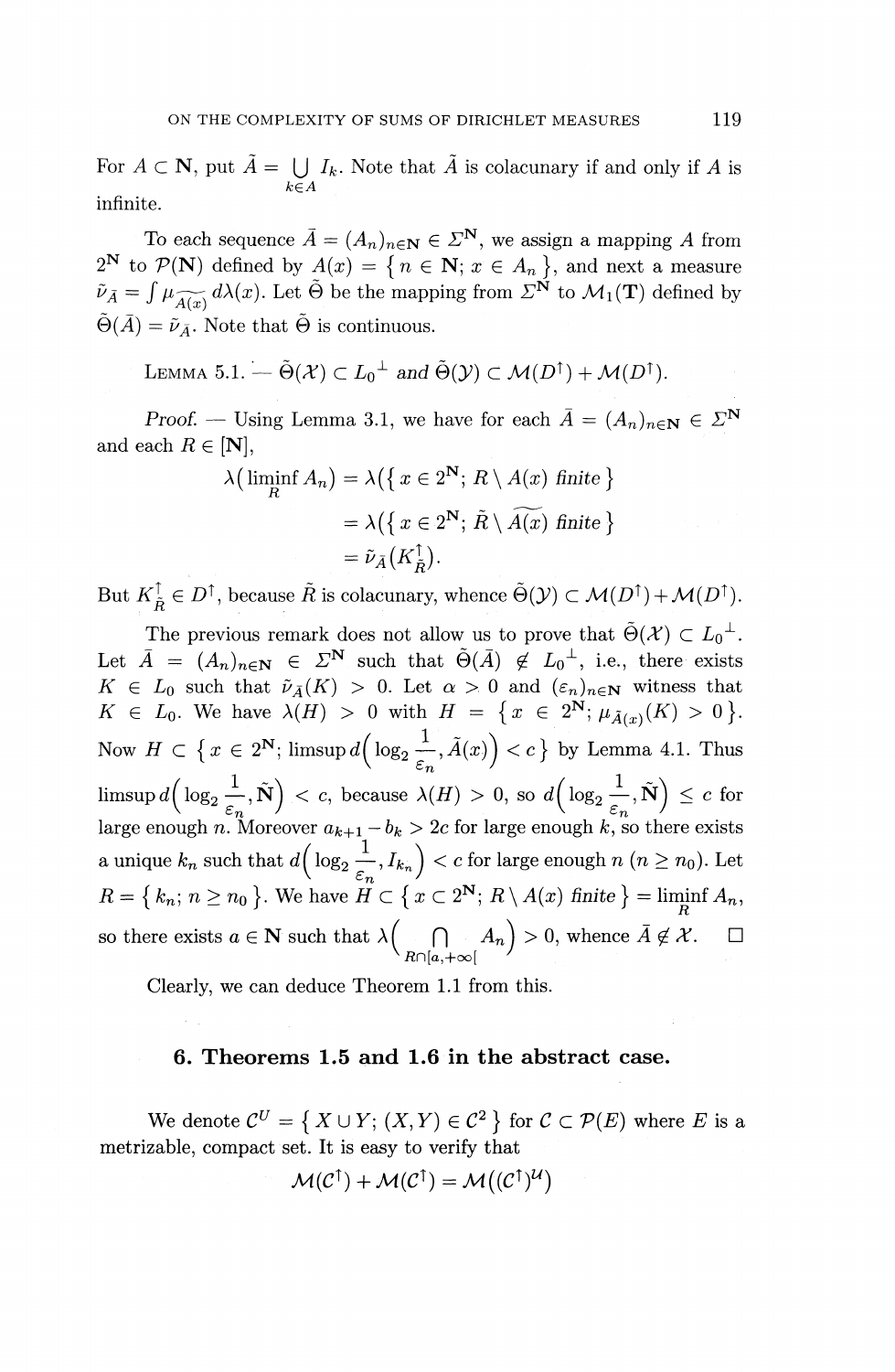and

$$
\overline{\mathcal{M}(\mathcal{C}^{\dagger}) + \mathcal{M}(\mathcal{C}^{\dagger})} = \mathcal{M}({(\mathcal{C}^{\mathcal{U}})}^{\dagger}).
$$

We use again the notations of Part 3. Let  $(A_n)_{n\in\mathbb{N}}$  be a sequence of infinite, pairwise disjoint subsets of N. Consider the set

$$
X_0 = \bigcup_{n \in \mathbb{N}} \bigcap_{n \ge m} \left( K_{A_{2n}} \cup K_{A_{2n+1}} \right)
$$

which belongs to  $(I^{\mathcal{U}})^{\dagger}$ . Note that  $X_0 \notin (I^{\dagger})^{\mathcal{U}}$ . To all  $x \in 2^{\mathbf{N}}$  and  $m \in \mathbf{N}$ which belongs to  $(I^{\alpha})$ . Note that  $X_0 \notin (I^{\alpha})^{\alpha}$ . To all  $x \in 2^{\alpha}$  and  $m \in \mathbb{N}$ <br>we attach  $C_m(x) = \bigcup_{n>m} A_{2n+x(n)}$ ; note that  $K_{C_m(x)} \subset X_0$ . Consider the weak\*-integral

$$
\mu_{\infty} = \sum_{m \in \mathbb{N}} 2^{-m} \int \mu_{C_m(x)} d\lambda(x).
$$

Clearly  $\mu_{\infty} \in \mathcal{M}_1(X_0)$  and  $\mathcal{M}_1(X_0) \subset \overline{\mathcal{M}(I^{\dagger}) +\mathcal{M}(I^{\dagger})}.$ 

LEMMA 6.1. —  $\mu_{\infty}$  is not a finite sum of measures in  $\mathcal{M}(I^{\uparrow})$ .

We can immediately deduce an abstract version of Theorem 1.5.

THEOREM 6.2. — There exists a measure in  $\overline{\mathcal{M}(I^{\dagger}) + \mathcal{M}(I^{\dagger})}$  which is not a finite sum of measures in  $\mathcal{M}(I^{\dagger})$ .

We can generalize the previous construction. Let  $(F_m)_{m \in \mathbb{N}}$  be a sequence of finite subsets of N. We define

$$
\mu_{(F_m)} = \sum_{m \in \mathbf{N}} 2^{-m} \int \mu_{C(x, F_m)} d\lambda(x),
$$

where  $C(x, F_m) = \bigcup_{n \notin F_m} A_{2n+x(n)}$ . Note that  $\mu_{(F_m)} \in M_1(X_0)$ . In particu- $\text{lar}, \mu_{\infty} = \mu_{([1,m])}.$ 

Let  $k \in \mathbb{N}$  and  $(F^k_m)_{m \in \mathbb{N}}$  be an enumeration of all subsets of N containing *k* elements and

$$
\mu_k = \mu_{(F_m^k)}.
$$

In particular  $\mu_1 = \mu_{\{m\}}$ . Note that  $\mu_k$  is concentrated on  $\bigcup_{n\in F} (K_{A_{2n}} \cup$  $K_{A_{2n+1}}$ ) for each subset *F* of **N** containing  $k + 1$  elements, whence  $\Lambda_{A_{2n+1}}$  for each<br> $\mu_k \in \mathcal{M}(I^{\uparrow})^{(2k+2)}$ 

LEMMA 6.3.  $-\mu_k \notin \mathcal{M}(I^{\dagger})^{(2k+1)}$  for each  $k \geq 0$ .

We can immediately deduce an abstract version of Theorem 1.6.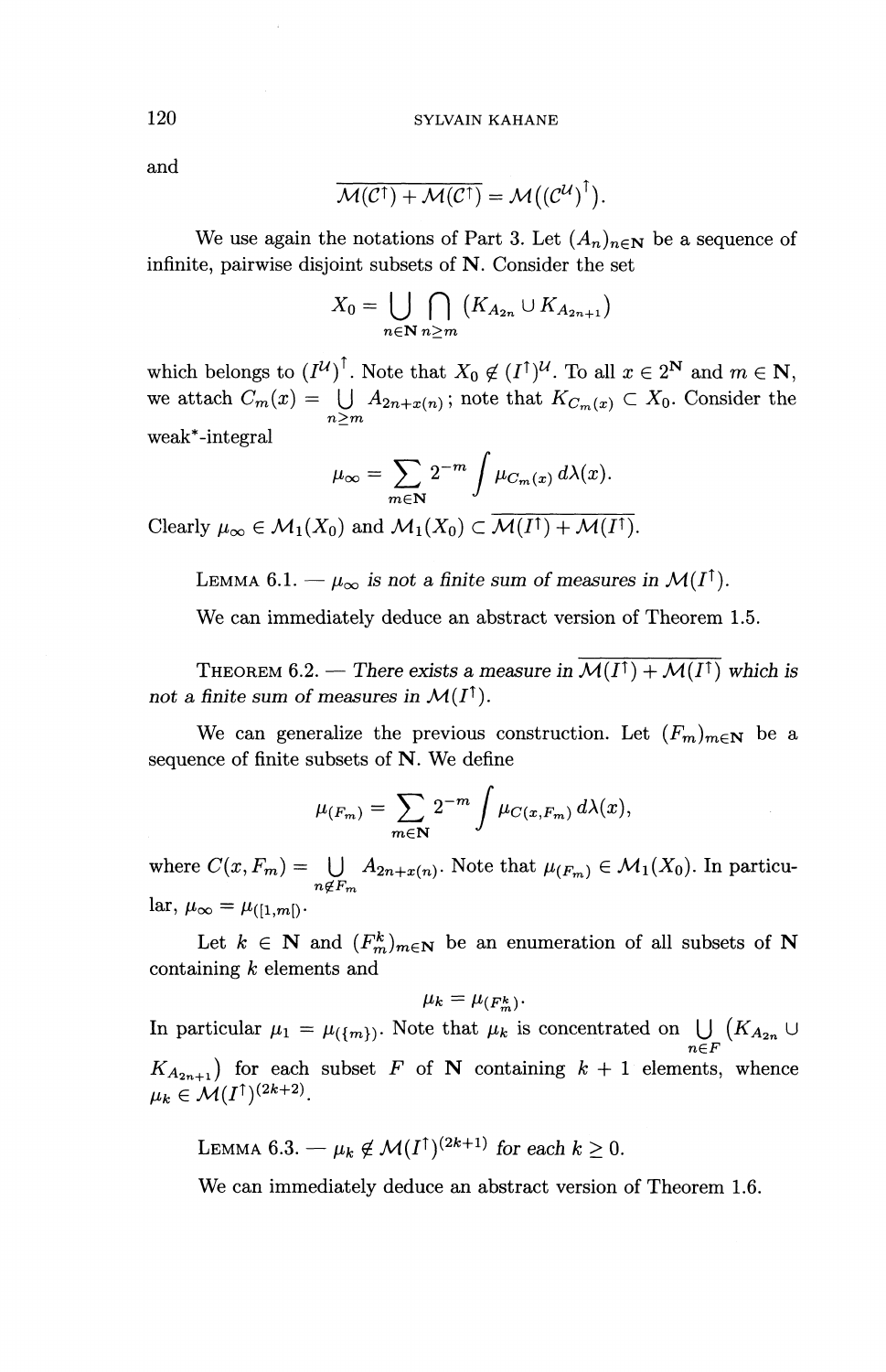THEOREM 6.4. – For every  $n \geq 3$ , there exists a measure in  $\mathcal{M}(I^{\uparrow}) + \mathcal{M}(I^{\uparrow})$  which is the sum of *n* measures in  $\mathcal{M}(I^{\uparrow})$  and is not the *sum of n – 1 measures in*  $\mathcal{M}(I^{\dagger}).$ 

PROPOSITION 6.5. – For every  $n \geq 2$ , there exists a measure in  $\mathcal{M}(I^{\uparrow})^{(n)}$  which is not in  $\overline{\mathcal{M}(I^{\uparrow})^{(n-1)}}$ .

Proof. — Consider  $\nu_n = \frac{1}{n} \sum_{k=1}^n \mu_{A_k}$ . If  $B \in [\mathbf{N}]$ , there exists at most Proof. — Consider  $\nu_n = \frac{1}{n} \sum_{k=1}^n \mu_{A_k}$ . If  $B \in [\mathbf{N}]$ , there exists at most<br>one *k* such that  $B \setminus A_k$  finite, so, by Lemma 3.1,  $\nu_n(K_B^{\uparrow}) \leq \frac{1}{n}$ . If *X* is a

union of  $n - 1$   $I^{\dagger}$ -sets, then  $\nu_n(X) \leq \frac{n-1}{n}$ , whence  $\nu_n \notin \overline{\mathcal{M}(I^{\dagger})^{(n-1)}}$ .  $\Box$ 

We deduce from Theorem 6.4 and Proposition 6.5 the following fact.

COROLLARY 6.6. — The sets  $\mathcal{M}(I^{\uparrow})^{(n)}$  and  $\overline{\mathcal{M}(I^{\uparrow})^{(n)}}$ ,  $n \geq 2$ , are all *distinct.*

We will now prove Lemmas 6.1 and 6.3.

LEMMA 6.7. — Let  $\mu = \mu_{(F_m)}$  and  $X \in I^{\dagger}$ . Then  $\mu_{[X]}$  is concentrated *on*  $K_{A_p}$  *for some p.* 

*Proof.* — Let  $X \in I^{\dagger}$  such that  $\mu(X) > 0$ . There exists  $B \in [N]$  such on  $A_{A_p}$  for some p.<br>
Proof. — Let  $X \in I^{\dagger}$  such that  $\mu(X) > 0$ . There exists  $B \in [\mathbf{N}]$  such that  $X \subset K_B^{\dagger}$ . If  $B \setminus \bigcup_{p \in \mathbf{N}} A_p$  is infinite, then  $B \setminus C(x, F_m)$  is infinite for all  $m \in \mathbb{N}$  and  $x \in 2^{\mathbb{N}}$ . Using Lemma 3.1, we have  $\mu_{C(x,F_m)}(K_R^{\uparrow}) = 0$ , so between  $A \subseteq R_B$ . If  $B \setminus \bigcup_{p \in \mathbb{N}} A_p$  is finite, then  $B \setminus \bigcup_{r \in \mathbb{N}} (X_r^{\dagger}) = 0$ , so and  $x \in 2^{\mathbb{N}}$ . Using Lemma 3.1, we have  $\mu_{C(x, F_m)}(K_B^{\dagger}) = 0$ , so  $\mu(K_B^{\dagger}) = 0$  which contradicts our hypothesis, whence

Consider  $C = \{p \in \mathbb{N}; B \cap A_p \neq \emptyset\}$ . If C is infinite,  $C =$  $\{2n_k + \zeta_k; k \in \mathbb{N}, \zeta_k = 0,1\}$ . If  $m \in \mathbb{N}$  and  $x \in 2^{\mathbb{N}}$  are such that  $\mu_{C(x,F_m)}(K_B^{\uparrow}) > 0$ , then  $B\setminus C(x, F_m)$  is finite by Lemma 3.1, so  $x(n_k) = \zeta_k$ for large enough k, because  $F_m$  is finite. But  $\lambda(\{x \in 2^N; x(n_k) =$  $\mathcal{L}_{k}$  for large enough  $k \}$  = 0, so  $\mu(K_{B}^{\uparrow})=0$ . This contradiction prove that *C* is finite and  $B \cap A_p$  is infinite for some p.

If  $m \in \mathbb{N}$  and  $x \in 2^{\mathbb{N}}$  are such that  $\mu_{C(x,F_m)} (K_R^{\uparrow}) > 0$ , then  $A_n \subset C(x, F_m)$ , so  $\mu_{C(x, F_m)}(K_{A_n}) = 1$ , whence  $\mu_{\lceil K \rceil}$  is concentrated on  $K_{A_{\alpha}}$ .

Proof of Lemma 6.1. – Let X be a finite union of  $I^{\dagger}$ -sets. Using Proof of Lemma 6.1. – Let X be a finite union of  $I'$ -sets. Using Lemma 6.7, we can suppose that  $X = \bigcup_{n \in F} K_{A_p}$  for some finite subset *I*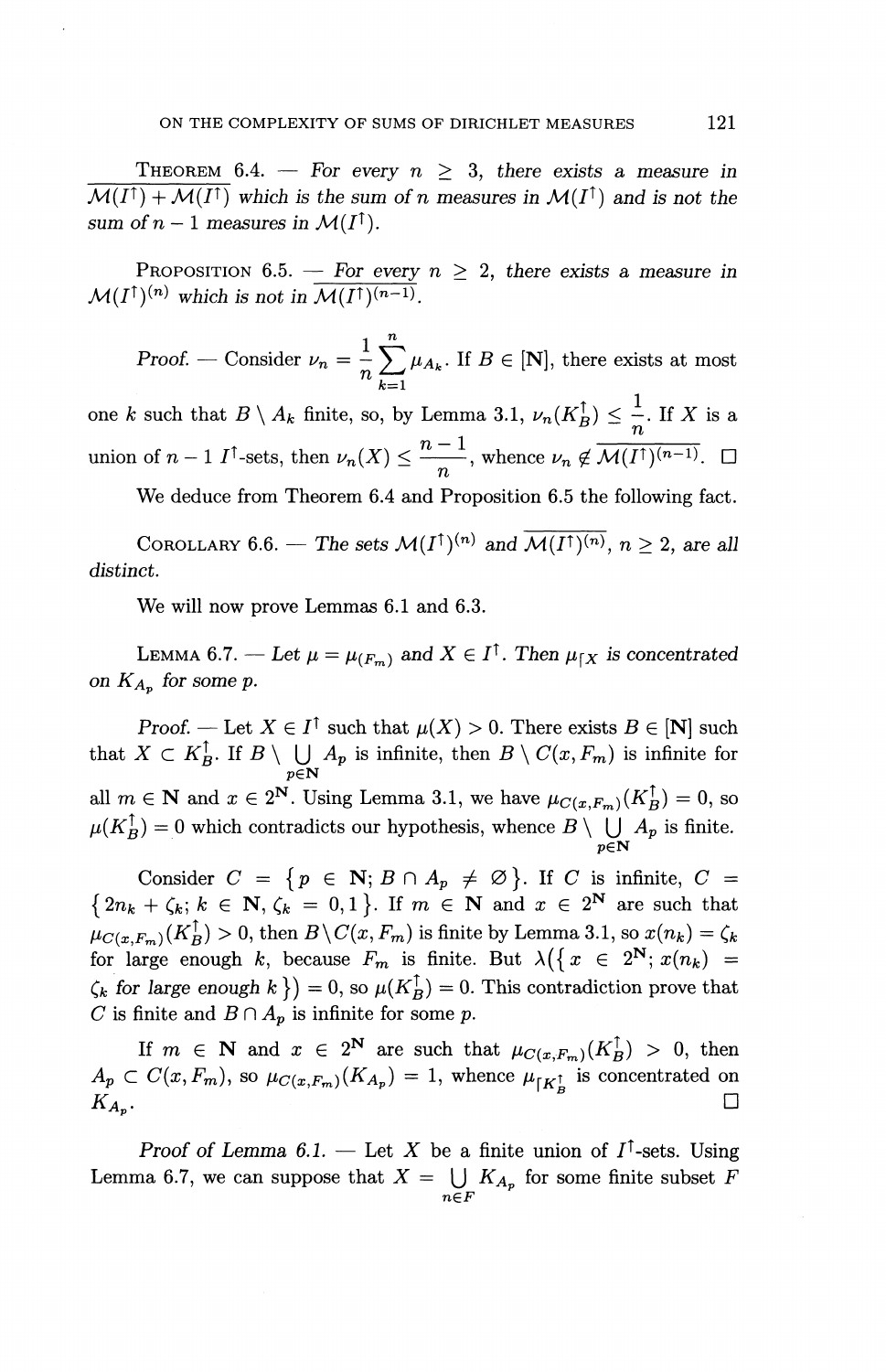of N. Let  $m_0$  with  $p < 2m_0$  for all  $p \in F$ . For all  $m \geq m_0$  and  $x \in 2^N$ ,  $\mu_{C_m(x)}(X) = 0$  by Lemma 3.1. So  $\mu_\infty(X^c) > 0$ .

*Proof of Lemma 6.3. —* Using Lemma 6.7, we have just to prove that *lik* cannot be concentrated on  $X = \bigcup_{n \in F} K_{A_p}$  for every *F* with cardinality  $\leq 2k + 1$ . Let F be a set having this property. Thus  $F = \{2n, n \in$  $G \cup \{2n+1; n \in G\} \cup \{2n+\zeta_n; n \in H\}$  with  $\zeta_n$  either 0 or 1. Now *G* has cardinality  $\leq k$ , so  $G \subset F^k_{m_0}$  for some  $m_0$ . Using Lemma 3.1, we have  $\mu_{C(x, F^k_{m})}(X^c) > 0$  for every  $x \in 2^N$  such that  $x(n) = 1 - \zeta_n$  for each  $n \in H$ , whence  $\mu_k(X^c) > 0$ .  $\Box$ 

#### **7. Proof of theorems 1.5 and 1.6.**

To prove Theorems 1.5 and 1.6, we follow the ideas and techniques of Part 6. We introduce the same notations and the same lemmas, expect that, in this case,  $(A_n)_{n\in\mathbb{N}}$  is a sequence of colacunary subsets of N such taht for *k* going to  $+\infty$ ,  $d(A_n \cap [k, +\infty[, A_m \cap [k, +\infty[) \to +\infty$  uniformly for all  $n \neq m$ . Moreover,  $K_A$  and  $\mu_A$ ,  $A \in [N]$ , are the same as in Part 4. Finally, Lemma 6.7 is replaced by the following result.

LEMMA 7.1. — Let  $\mu = \mu_{(F_m)}$  and  $X \in L_0^{\uparrow}$ . Then  $\mu_{\upharpoonright X}$  is concentrated *on*  $K_{A_n}$  *for some p.* 

*Proof.* — We start by proving the result for  $K \in L_0$ . Let  $\alpha > 0$  and  $(\varepsilon_k)_{k\in\mathbb{N}}$  witness that  $K\in L_0$ . Let  $p = \sup(-\lfloor \log_2 \varepsilon_k \rfloor, 0), m_k = -\lfloor \log_2 \varepsilon_k \rfloor$ and  $J_k = [m_k - 1, m_k + p + 1]$ ,  $k \in \mathbb{N}$ . If  $\mu(K) > 0$ , then  $\mu_{C(x, F_m)}(K) > 0$ for some  $x \in 2^N$  and  $m \in \mathbb{N}$ . But  $C(x, F_m) \subset \bigcup A_p$ , so, using Lemma 4.1, we deduce that  $J_k$  meets at least one  $A_p$  for large enough k. Now  $|J_k|$  is constant and as  $k \to +\infty$ ,  $d(A_n \cap [k, +\infty[, A_m \cap [k, +\infty]) \to +\infty$  uniformly for all  $n \neq m$ , so  $J_k$  meets exactly one  $A_{p_k}$  for large enough k. If  $(p_k)_{k \in \mathbb{N}}$  is unbounded, then  $(p_k)_{k \in D}$  is injective for some  $D \in [N]$ . Put  $p_k = 2n_k + \zeta_k$ with  $\zeta_k = 0$  or 1. By Lemma 4.1, if  $\mu_{C(x,F_m)}(K) > 0$  for some  $x \in 2^N$ then  $x(n_k) = \zeta_k$  for large enough k. But  $\lambda(\{x \in 2^N : x(n_k) = \zeta_k\}$  for large *enough k})* = 0, so  $\mu(K) = 0$ . If  $(p_k)_{k \in \mathbb{N}}$  is bounded, there exists p such that  $p = p_k$  for infinitely many k. If  $m \in \mathbb{N}$  and  $x \in 2^{\mathbb{N}}$  are such that  $\mu_{C(x,F_m)}(K) > 0$ , then  $A_p \subset C(x, F_m)$ , so  $\mu_{C(x,F_m)}(K_{A_p}) = 1$ , whence  $\mu_{\{K\}}$ is concentrated on  $K_{A_n}$ .